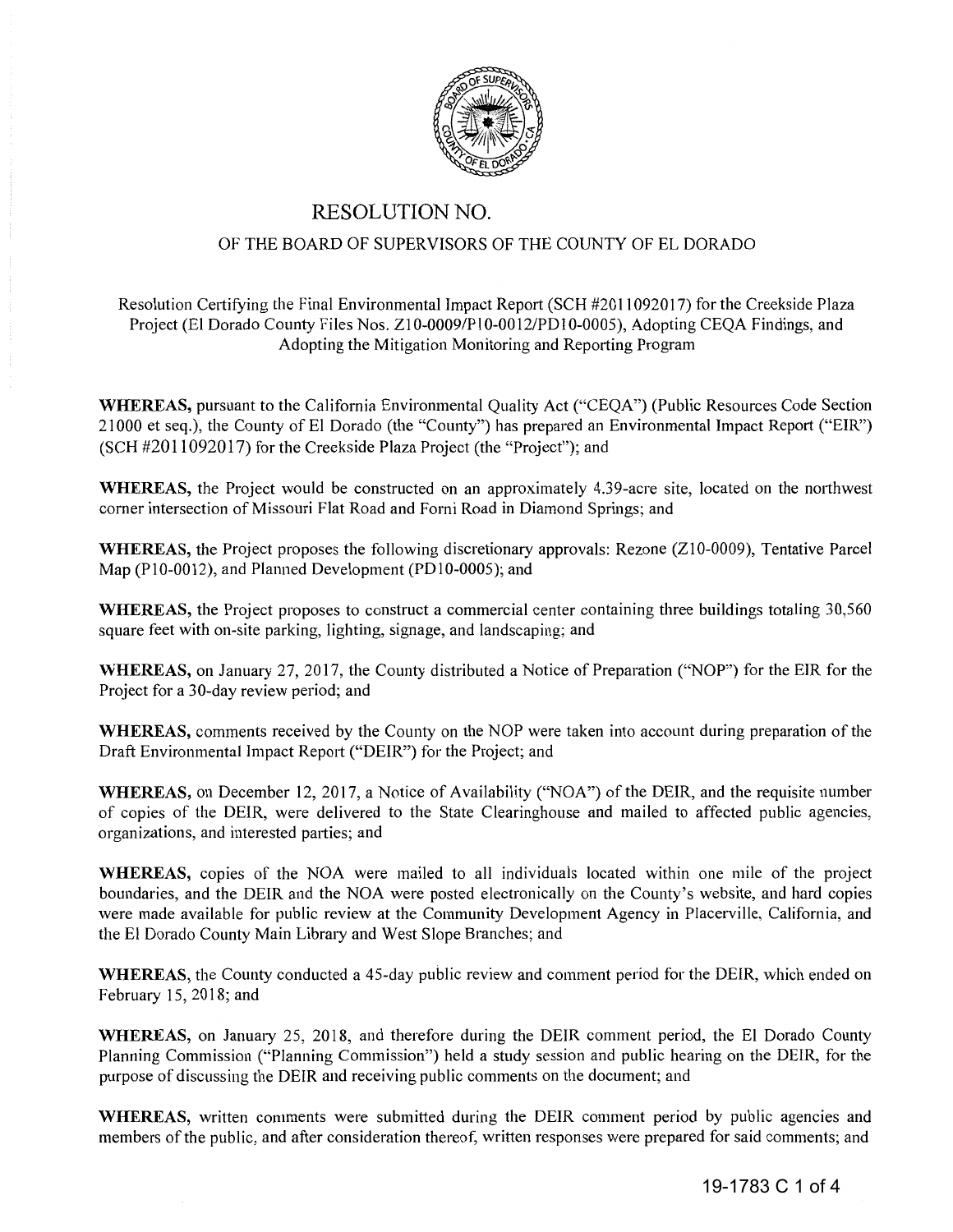| Resolution  |  |
|-------------|--|
| Page 2 of 4 |  |

**WHEREAS,** on or about May 14, 2018, the Final EIR, which included written responses to the public and agency comments, was released to the public and posted on the County's website. Upon request, this document was sent by mail to the commenting public agencies and the member(s) of the public in a manner such that public agencies and members of the public received it at least ten (10) days before action was taken by the County with respect to the Final EIR and the Project; and

**WHEREAS,** the Final EIR for the Project consists of the DEIR, the appendices thereto, the comments on the DEIR, written Responses to said Comments, and certain revisions to the DEIR, all of which documents constitute and shall be collectively referred to herein as the "Final EIR"; and

**WHEREAS,** the DEIR identifies potentially significant impacts that may result from implementation of the Project and mitigation measures proposed to mitigate those impacts to less-than-significant levels; and

**WHEREAS,** on June 14, 2018, the Planning Commission held a public hearing noticed and published in accordance with State law and local ordinance to consider the Project. At that scheduled public hearing, the Planning Commission approved the off-calendar continuance of the Project given its relevant elements was subject to the on-going legal challenge on the certification of El Dorado County's Targeted General Plan Amendment and Zoning Ordinance Update (TGPA/ZOU) Environmental Impact Report (EIR) (Case No. PC 20160024 *Rural Communities United vs. El Dorado County Board of Supervisors)* that was pending at that time; and

**WHEREAS,** in response to litigation on the County's Targeted General Plan Amendment and Zoning Ordinance Update (TGPA/ZOU) Environmental Impact Repoti (Case No. PC 20160024 *Rural Communities United vs. El Dorado County Board of Supervisors*), the El Dorado Superior Court issued a writ of mandate in July 2018 directing decertification of the EIR; and

**WHEREAS,** in response to the issued writ of mandate in July 2018, the El Dorado County Board of Supervisors decertified the EIR. An Addendum to the EIR for the TGPA/ZOU was issued in September 2018 and certified by the Board of Supervisors in December 2018. In March 2019, upon consideration of the certification of the Addendum to the EIR, the El Dorado County Superior Court discharged Case No. PC 20160024 *Rural Communities United vs. El Dorado County Board of Supervisors;* and

**WHEREAS,** the Final EIR for the Project, which was originally prepared on or about May 14, 2018,, was revised to reflect changed circumstances relavant to the County's TGPA/ZOU and litigation. The revisions involved were related to planning, not environmental issues or impact conclusions. There have been no changes to the proposed project. No "significant new information" as defined by CEQA Guidelines Section 15088.5( a) has been added, there would be no new significant impacts or increase in the severity of an impact requiring mitigation, and no considerably different mitigation measure or alternative has been identified. This Revised Final EIR supersedes the May 2018 Final EIR; and

**WHEREAS,** the Revised Final EJR for the Project consists of the DEIR, the appendices thereto, the comments on the DEIR, written Responses to said Comments, and certain revisions to the DEIR, all of which documents constitute and shall be collectively referred to herein as the "Revised Final EIR"; and

**WHEREAS,** on or about September 23, 2019, the Revised Final EIR for the Project, which included written responses to the public and agency comments, was released to the public and posted on the County's website. Upon request, this document was sent by mail to the commenting public agencies and the member(s) of the public in a manner such that public agencies and members of the public received it at least ten ( 10) days before final action was taken by the County with respect to the Revised Final EIR and the Project; and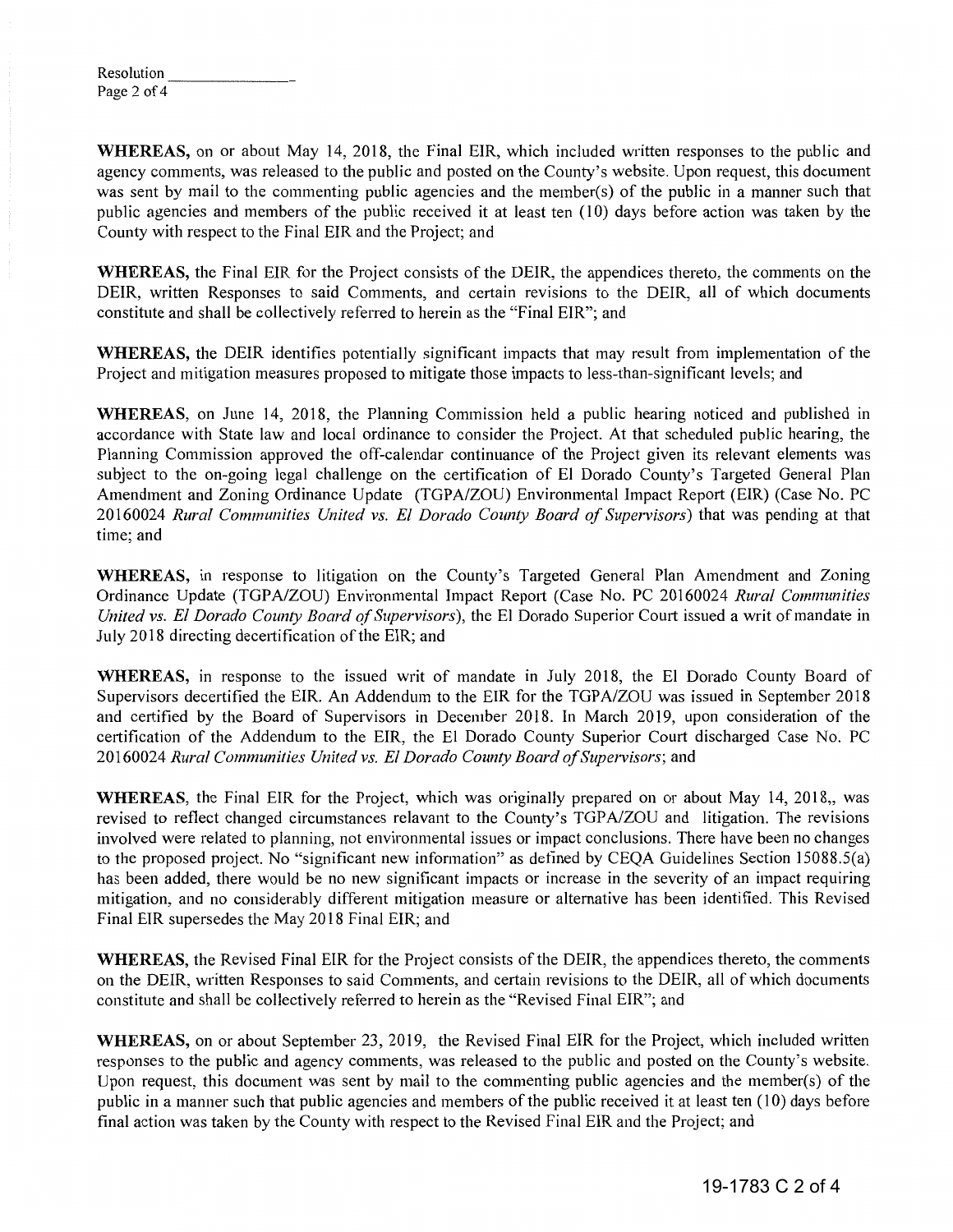| Resolution  |  |
|-------------|--|
| Page 3 of 4 |  |

**WHEREAS,** the Revised Final EIR identifies potentially significant impacts that may result from implementation of the Project and mitigation measures proposed to mitigate those impacts to less-thansignificant levels; and

**WHEREAS,** CEQA Findings and a Mitigation Monitoring and Reporting Program ("MMRP"), attached hereto as Exhibits "A" and "B", respectively, are proposed for adoption; and

**WHEREAS,** the Planning Commission originally held a noticed and published public hearing on October 24, 2019 and subsequent continuation on November 14, 2019, in accordance with state law and local ordinance to consider the Project. The Planning Commission received and considered verbal presentations and a written Staff Report and Exhibits related to the Project and the Revised Final EIR from County staff and other interested parties, and said documents were independently reviewed and considered by the Planning Commission; and

**WHEREAS,** the Planning Commission, after considering all of the evidence presented and based upon substantial evidence, and on the basis of the whole record before it, recommended that the Board of Supervisors certify the Revised Final EIR, adopt CEQA Findings, adopt the MMRP, and approve the Project; and

**WHEREAS,** in accordance with state law and local ordinance, County staff has given due notice of the Board of Supervisors' public hearing regarding the Project and the Final EIR; and

**WHEREAS,** on XXXXXX, the Board of Supervisors held its public hearing to consider the Project and received verbal presentations and a written Staff Report and Exhibits from County staff and other interested parties, and said documents were independently reviewed and considered by the Board; and

**WHEREAS,** the Board reviewed and considered the information presented in the Revised Final EIR and other relevant evidence to determine compliance with CEQA, the State CEQA Guidelines, and the County's procedures for implementing CEQA, and the Board, prior to taking action on the Project, independently reviewed and considered the information contained in the Revised Final EIR and other relevant evidence; and

**WHEREAS,** based on the Board's exercise of its independent judgment when reviewing and considering the information in the Final EIR and other relevant evidence presented to the Board, the Board finds that the Revised Final EIR prepared for the Project is adequate, and said Revised Final EIR has been prepared and completed in compliance with CEQA, the State CEQA Guidelines, and the County's procedures for implementing CEQA; and

**WHEREAS,** the Board after considering all of the evidence presented and based on substantial evidence, finds and declares that the foregoing recitals (made a part hereof) are true, and makes further findings concerning the environmental impacts relating to the Project, as described in the Revised Final EIR. These findings are set forth more specifically in attached Exhibit "A," which is incorporated herein by reference. The CEQA Findings, which are based on substantial evidence, were reviewed by the Board. The CEQA Findings reflect that all potentially significant environmental effects will be reduced to a level of less than significant through the adoption and implementation of feasible mitigation measures identified in the Revised Final EIR and set forth in the MMRP, which is attached hereto as Exhibit "B" and incorporated herein by reference; and

**NOW, THEREFORE, IT IS HEREBY RESOLVED** that the County of El Dorado Board of Supervisors finds as follows:

1. The Revised Final EIR has been completed and processed in compliance with CEQA.